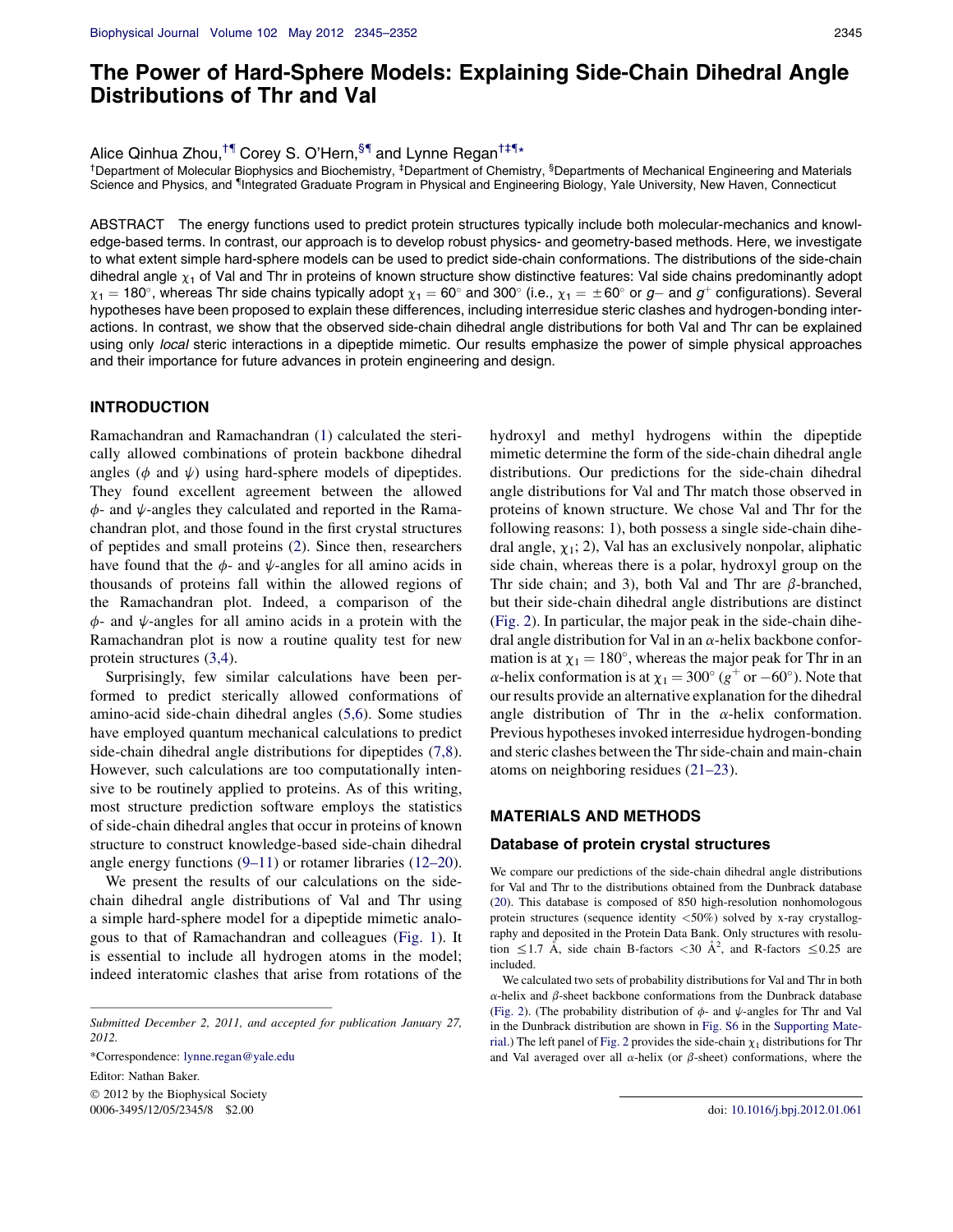

FIGURE 1 Stick representation of (A) Val and (B) Thr dipeptide mimetics. Both Val and Thr are shown in an  $\alpha$ -helix backbone conformation  $(\phi = -57^{\circ}, \psi = -47^{\circ})$ . The side-chain dihedral angle  $\chi_1$  (N-C<sub>a</sub>-C<sub>β</sub>-C<sub>γ1</sub>) for both Val ( $\chi_1$  = 179.5°) and Thr ( $\chi_1$  = 117.7°), hydrogen dihedral angles  $\theta_1 = 180^\circ \, (C_\alpha - C_\beta - C_{\gamma 1} - H_{C_{\gamma 1}}^1 \text{ on } C_{\gamma 1}) \text{ and } \theta_2 = 0^\circ \, (C_\alpha - C_\beta - C_{\gamma 2} - H_{C_{\gamma 2}}^1 \text{ on } C_{\gamma 1})$  $C_{\gamma^2}$ ) for Val and  $\theta_1 = 180^\circ$   $(C_\alpha - C_\beta - O_{\gamma^1} - H_{C_{\gamma^1}}^1)$  and  $\theta_2 = 30^\circ$   $(C_\alpha - C_\beta - C_{\gamma^2} - H_{C_{\gamma^1}}^1)$  $H_{C_{\gamma2}}^1$ ) for Thr are indicated.

secondary structure classification was deposited into the Protein Data Bank. This first data set includes 3418 examples of Val in an  $\alpha$ -helix, 5020 examples of Val in a  $\beta$ -sheet, 2598 examples of Thr in an  $\alpha$ -helix, and 2727 examples of Thr in a  $\beta$ -sheet. The right panel shows the side-chain  $\chi_1$  distributions for Thr and Val for conformations with  $\phi$ - and  $\psi$ -values over narrow ranges ( $\pm 10^{\circ}$ ) that are centered on the canonical  $\alpha$ -helix and  $\beta$ -sheet  $\phi$ - and  $\psi$ -angles ( $\phi = -57^\circ$ ,  $\psi = -47^\circ$  for  $\alpha$ -helix and  $\phi = -119^\circ$ ,  $\psi = -113^\circ$  for  $\beta$ -sheet). The second data set includes 2149 examples of Val in an  $\alpha$ -helix, 681 examples of Val in a  $\beta$ -sheet, 1453 examples of Thr in an  $\alpha$ -helix, and 189 examples of Thr in a  $\beta$ -sheet. The probability distributions for the sidechain dihedral angle  $\chi_1$  were calculated using a bin size of 5° and normalized so that the area under the curve equals 1.

#### Hard-sphere model

The  $\chi_1$  dihedral angles of Val and Thr are defined by the clockwise rotation around the C<sub> $\alpha$ </sub>-C<sub> $\beta$ </sub> bond (viewed from C<sub> $\alpha$ </sub> to C<sub> $\beta$ </sub>) of the backbone atoms N- $C_{\alpha}$ -C<sub>β</sub>-C<sub>γ1</sub>. Note that we use the standard IUPAC-IUB (24) chemistry conventions for the atomic labeling order. Thus,  $\chi_1 = 180^\circ$  for Val puts its two  $C_{\gamma}$  atoms in the same position that the  $\beta$ -branch of Thr would occupy for  $\chi_1 = 60^\circ$ . Thus, O<sub> $\gamma_1$ </sub> in Thr is equivalent to C<sub> $\gamma_2$ </sub> in Val. In Val, the dihedral angle is defined by the clockwise rotation about the  $C_{\beta}$ - $C_{\gamma 1}$  bond (viewed from  $C_{\beta}$  to  $C_{\gamma 1}$ ) involving the side-chain atoms  $C_{\alpha}$ - $C_{\beta}$ - $C_{\gamma 1}$ -H $_{O_{\gamma 1}}^{1}$ , and the  $\theta_2$  dihedral angle is defined by the clockwise rotation about the C<sub>β</sub>-C<sub> $\gamma$ 2</sub> bond (viewed from C<sub>β</sub> to C<sub> $\gamma$ 2</sub>) involving the side-chain atoms  $C_{\alpha}$ - $C_{\beta}$ - $C_{\gamma2}$ - $H^1_{C_{\gamma2}}$ . In Thr, the  $\theta_1$  dihedral angle is defined by the clockwise rotation about the  $C_{\beta}$ -O<sub> $\gamma$ 1</sub> bond (viewed from C<sub> $\beta$ </sub> to O<sub> $\gamma$ 1</sub>) involving the side-chain atoms  $C_{\alpha}$ - $C_{\beta}$ - $O_{\gamma1}$ - $H_{O_{\gamma1}}^1$ , and the  $\theta_2$  dihedral angle is defined in the same way as  $\theta_2$  for Val. (See Fig. 1 and Fig. S1.)

We built the Val and Thr dipeptide mimetics (n-acetyl-L-Val-methylester and n-acetyl-L-Thr-methylester) starting from randomly chosen Val and Thr residues from the Dunbrack database, with all hydrogens added using the REDUCE program (25). (See Fig. 1.) The bond lengths and bond angles of the dipeptide mimetics were set to the mean bond length and angles associated with Val and Thr residues in Dunbrack database. (SeeTables 1 and 2, and see Table S1, Table S2, Table S3, and Table S4 and Fig. S2 in the Supporting Material). The backbone conformations were set to canonical  $\alpha$ -helix  $(\phi = -57^{\circ}, \psi = -47^{\circ})$  and  $\beta$ -sheet  $(\phi = -119^{\circ}, \psi = -113^{\circ})$  values.

All bond lengths, bond angles, and backbone dihedral angles are fixed whereas  $\chi_1$ ,  $\theta_1$ , and  $\theta_2$  are varied. The side-chain dihedral angle  $\chi_1$  was sampled from 0° to 360° in 5° increments, whereas  $\theta_1$  and  $\theta_2$  in Val and  $\theta_2$ in Thr were sampled from  $0^{\circ}$  to  $120^{\circ}$  in  $5^{\circ}$  increments because of the threefold symmetry of the methyl group. The value  $\theta_1$  for the OH group in Thr is sampled from 0° to 360° in 5° increments. Thus, we sampled 41, 472 (72  $\times$  24  $\times$  24)



FIGURE 2 Probability distributions of sidechain dihedral angles for Val and Thr. (Left panel) Side-chain  $\chi_1$  distributions for Thr and Val averaged over all  $\alpha$ -helix (or  $\beta$ -sheet) conformations with  $\phi$ - and  $\psi$ -angles within the Dunbrack secondary structure classification scheme. (Right panel) Side-chain  $\chi_1$  distributions for conformations of Thr and Val in the Dunbrack database with  $\phi$ - and  $\psi$ -values over narrow ranges ( $\pm 10^{\circ}$ ) that are centered on the canonical  $\alpha$ -helix and  $\beta$ sheet  $\phi$ - and  $\psi$ -angles ( $\phi = -57^{\circ}$ ,  $\psi = -47^{\circ}$  for  $\alpha$ -helix and  $\phi = -119^\circ$ ,  $\psi = -113^\circ$  for  $\beta$ -sheet).

Biophysical Journal 102(10) 2345–2352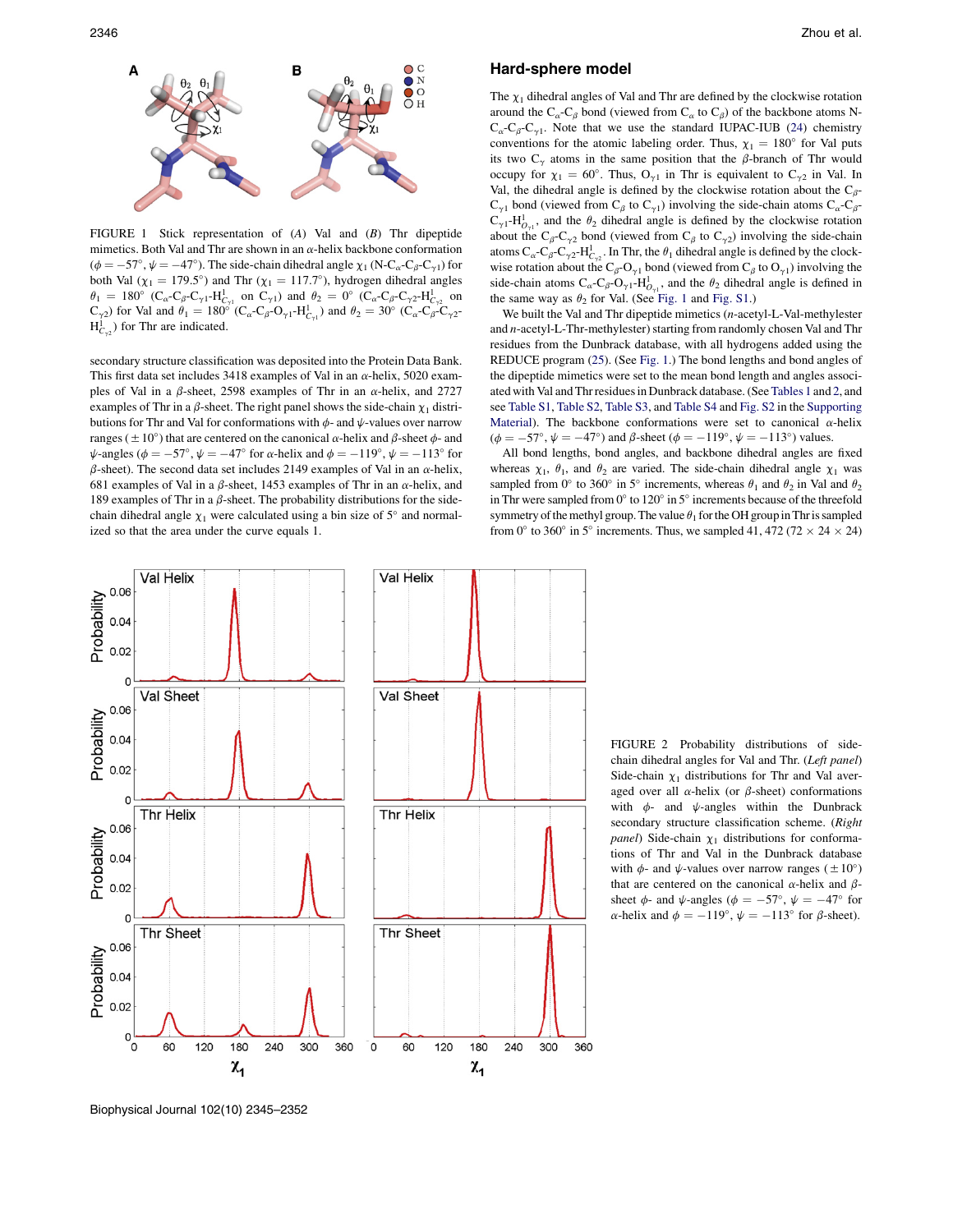TABLE 1 Mean bond lengths for the seven bond types in Val and Thr from the Dunbrack database

|                                                                                                                                                                                                                                 | Mean bond length $(A)$ |      |
|---------------------------------------------------------------------------------------------------------------------------------------------------------------------------------------------------------------------------------|------------------------|------|
| Bond type                                                                                                                                                                                                                       | Val                    | Thr  |
| $C'$ –O                                                                                                                                                                                                                         | 1.23                   | 1.23 |
| $C'$ -N                                                                                                                                                                                                                         | 1.33                   | 1.33 |
| $C_{\alpha}$ -C'                                                                                                                                                                                                                | 1.53                   | 1.53 |
| $C_{\alpha}$ -N                                                                                                                                                                                                                 | 1.46                   | 1.46 |
|                                                                                                                                                                                                                                 | 1.55                   | 1.54 |
|                                                                                                                                                                                                                                 | 1.52                   | -    |
|                                                                                                                                                                                                                                 |                        | 1.43 |
| $\begin{array}{l} \mathbf{C}_\alpha\!\!-\!\!\mathbf{C}_\beta \\ \mathbf{C}_\beta\!\!-\!\!\mathbf{C}_{\gamma 1} \\ \mathbf{C}_\beta\!\!-\!\!\mathbf{O}_{\gamma 1} \\ \mathbf{C}_\beta\!\!-\!\!\mathbf{C}_{\gamma 2} \end{array}$ | 1.52                   | 1.52 |

 $C'$  indicates the backbone carbonyl carbon. (See the top panel of Fig. S2 for the bond length distributions.)

and 124, 416 (72  $\times$  24  $\times$  72) combinations of  $\chi_1$ ,  $\theta_1$ , and  $\theta_2$  in Val and Thr, respectively. The positions of the nonrotatable hydrogens, including those in the NH group and on  $C_{\alpha}$  and  $C_{\beta}$ , are determined by chemistry.

The set of conformations that arise from the dihedral angle rotations,  $\chi_1$ ,  $\theta_1$ , and  $\theta_2$ , are obtained using the following computational technique. The new position  $\vec{r}' = (x', y', z')$  of an atom originally located at  $\vec{r} = (x, y, z)$ following a rotation by an angle w (where w can be  $\chi_1$ ,  $\theta_1$ , or  $\theta_2$ ) about a unit vector  $\hat{n} = (n_x, n_y, n_z)$  (i.e., from  $C_\alpha$  to  $C_\beta$  for  $\chi_1$  in both Val and Thr, from  $C_\beta$  to  $C_{\gamma1}$  for  $\theta_1$  in Val, from  $C_\beta$  to  $O_{\gamma1}$  for  $\theta_1$  in Thr, and from  $C_\beta$  to  $C_{\gamma2}$  for  $\theta_2$  in both Val and Thr) is given by

$$
\begin{pmatrix} x' \\ y' \\ z' \end{pmatrix} = \mathbf{Q} \begin{pmatrix} x \\ y \\ z \end{pmatrix}, \tag{1}
$$

where

and where  $q_0 = \cos w/2$ ,  $q_1 = n_x \sin w/2$ ,  $q_2 = n_y \sin w/2$ , and  $q_3 = n_z \sin w/2$ . The unit vectors  $\hat{n}$  are  $(\vec{r}_{C_\alpha} - \vec{r}_{C_\beta}) / |\vec{r}_{C_\alpha} - \vec{r}_{C_\beta}|$  for  $\chi_1$  in both Val and Thr,  $(\vec{r}_{C_\beta} - \vec{r}_{C_{\gamma1}})/|\vec{r}_{C_\beta} - \vec{r}_{C_{\gamma1}}|$  for  $\theta_1$  in Val,  $({\vec{r}}_{C_\beta } -{\vec{r}}_{O_{\gamma 1}})/|{\vec{r}}_{C_\beta } -{\vec{r}}_{O_{\gamma 1}}|$  for  $\theta_1$  in Thr, and  $({\vec{r}}_{C_\beta } -{\vec{r}}_{C_{\gamma 2}})/|{\vec{r}}_{C_\beta } -{\vec{r}}_{C_{\gamma 2}}|$  for  $\theta_2$  in both Val and Thr. Because the dihedral angle rotations about  $\hat{n}_{\chi_1}$ ,  $\hat{n}_{\theta_1}$ , and  $\hat{n}_{\theta_2}$  commute, the order in which the rotations are performed does not affect the final location  $\vec{r}'$ .

We determine for each combination of  $\chi_1$ ,  $\theta_1$ , and  $\theta_2$  the distance between all pairs of nonbonded atoms. If the distance between the centers of all nonbonded atoms satisfies

$$
r_{i j} \ge d_{i j}, \tag{3}
$$

where  $d_{ij}$  is the sum of their radii, we consider the conformation with this particular  $\chi_1$ ,  $\theta_1$ , and  $\theta_2$  as "allowed". The proportion of  $\theta_1$  and  $\theta_2$  combinations that yield allowed conformations was tabulated for each  $\chi_1$ sampled. From this fraction, we calculate the probability distribution of allowed side-chain dihedral angles for Val and Thr.

We varied the five atom sizes in increments of  $0.05 \text{ Å}$  over the ranges indicated in Table 3. Thus,  $6 \times 10^4$  different combinations of atomic radii were tested. For each combination of atom sizes and dipeptide model (Val in  $\alpha$ -helix, Val in  $\beta$ -sheet, Thr in  $\alpha$ -helix, and Thr in  $\beta$ -sheet), we scored the predicted  $\chi_1$  probability distributions to determine how well they match the observed distributions in the right panel of Fig. 2.

We considered a spectrum of scoring functions to determine the optimal values for the five atomic radii. For example, we considered the scoring function

$$
S_1 = \sum_{\chi_1=0^{\circ}}^{360^{\circ}} (P_{\text{obs}}(\chi_1) - P_{\text{calc}}(\chi_1))^2, \tag{4}
$$

where  $P_{obs}$  ( $\chi_1$ ) is the observed probability distribution of  $\chi_1$  from the Dunbrack database in the right panel of Fig. 2, and  $P_{\text{calc}}$  ( $\chi_1$ ) is our prediction.

$$
\mathbf{Q} = \begin{pmatrix} q_0^2 + q_1^2 - q_2^2 - q_3^2 & 2 (q_1 q_2 - q_0 q_3) & 2 (q_0 q_2 + q_1 q_3) \\ 2 (q_1 q_2 + q_0 q_3) & (q_0^2 - q_1^2 + q_2^2 - q_3^2) & 2 (-q_0 q_1 + q_2 q_3) \\ 2 (-q_0 q_2 + q_1 q_3) & 2 (q_0 q_1 + q_2 q_3) & q_0^2 - q_1^2 - q_2^2 + q_3^2 \end{pmatrix},
$$
(2)

| TABLE 2 Mean bond angle for the 10 bond angles in Val and |
|-----------------------------------------------------------|
| Thr from the Dunbrack database                            |

| Bond angle                                     | Mean bond angle $(°)$ |       |
|------------------------------------------------|-----------------------|-------|
|                                                | Val                   | Thr   |
| $C'(i - 1) - N - C_{\alpha}$                   | 121.7                 | 121.0 |
| $N-Co-C'$                                      | 110.2                 | 111.2 |
| $N-C_{\alpha}-C_{\beta}$                       | 111.2                 | 109.4 |
| $C'$ – $C_{\alpha}$ – $C_{\beta}$              | 109.3                 | 111.0 |
| $C_{\alpha}$ -C'-O                             | 120.7                 | 120.7 |
| $C_{\alpha}$ -C'-N $(i + 1)$                   | 116.2                 | 116.5 |
| $O-C'-N(i + 1)$                                | 122.9                 | 122.7 |
| $C_{\gamma 1}$ - $C_{\beta}$ - $C_{\gamma 2}$  | 110.2                 |       |
| $O_{\gamma 1}$ – $C_{\beta}$ – $C_{\gamma 2}$  |                       | 109.2 |
| $C_{\gamma 1} - C_{\beta} - C_{\alpha}$        | 110.2                 |       |
| $O_{\gamma 1}$ -C <sub>β</sub> -C <sub>α</sub> |                       | 109.5 |
| $C_{\gamma 2}$ - $C_{\beta}$ - $C_{\alpha}$    | 110.0                 | 110.6 |

C' indicates the backbone carbonyl carbon;  $C'(i - 1)$  is the carbonyl carbon in the residue preceding Val or Thr;  $N(i + 1)$  is the nitrogen atom in the residue following Val or Thr. (See the bottom panel of Fig. S2 for the bond angle distributions.)

Smaller scores indicate closer correspondence between  $P_{obs}$  and  $P_{calc}$ . However,  $S_1$  over-weights matches of the highest peaks.

We also considered the Matthew's correlation coefficient  $S_2$  (26). We first convert the probabilities at each  $\chi_1$  to binary numbers  $p(\chi_1) = 1$  (for  $P(\chi_1) > \varepsilon$ ) and  $p(\chi_1) = 0$  (for  $P(\chi_1) < \varepsilon$ ), where  $\varepsilon = 6 \times 10^{-5}$  is the smallest nonzero value for the probability in the Dunbrack database. We define

$$
S_2 = \frac{(TP)(TN) - (FP)(FN)}{\sqrt{(TP + FN)(TN + FP)(TP + FP)(TN + FN)}},
$$
(5)

TABLE 3 Atom sizes screened in the hard-sphere model of Val and Thr dipeptide mimetics

| Atom           | Range of radii $(A)$ | Number of sizes tested |
|----------------|----------------------|------------------------|
| Н              | $0.90 - 1.10$        |                        |
| N              | $1.25 - 1.60$        |                        |
|                | $1.10 - 1.55$        | 10                     |
| C              | $1.30 - 2.00$        | 15                     |
| $\mathcal{C}'$ | $1.30 - 1.75$        | 10                     |

For each combination of atom sizes (using increments of  $0.05 \text{ Å}$ ), we calculated the interatomic distances of nonbonded atoms to determine steric clashes.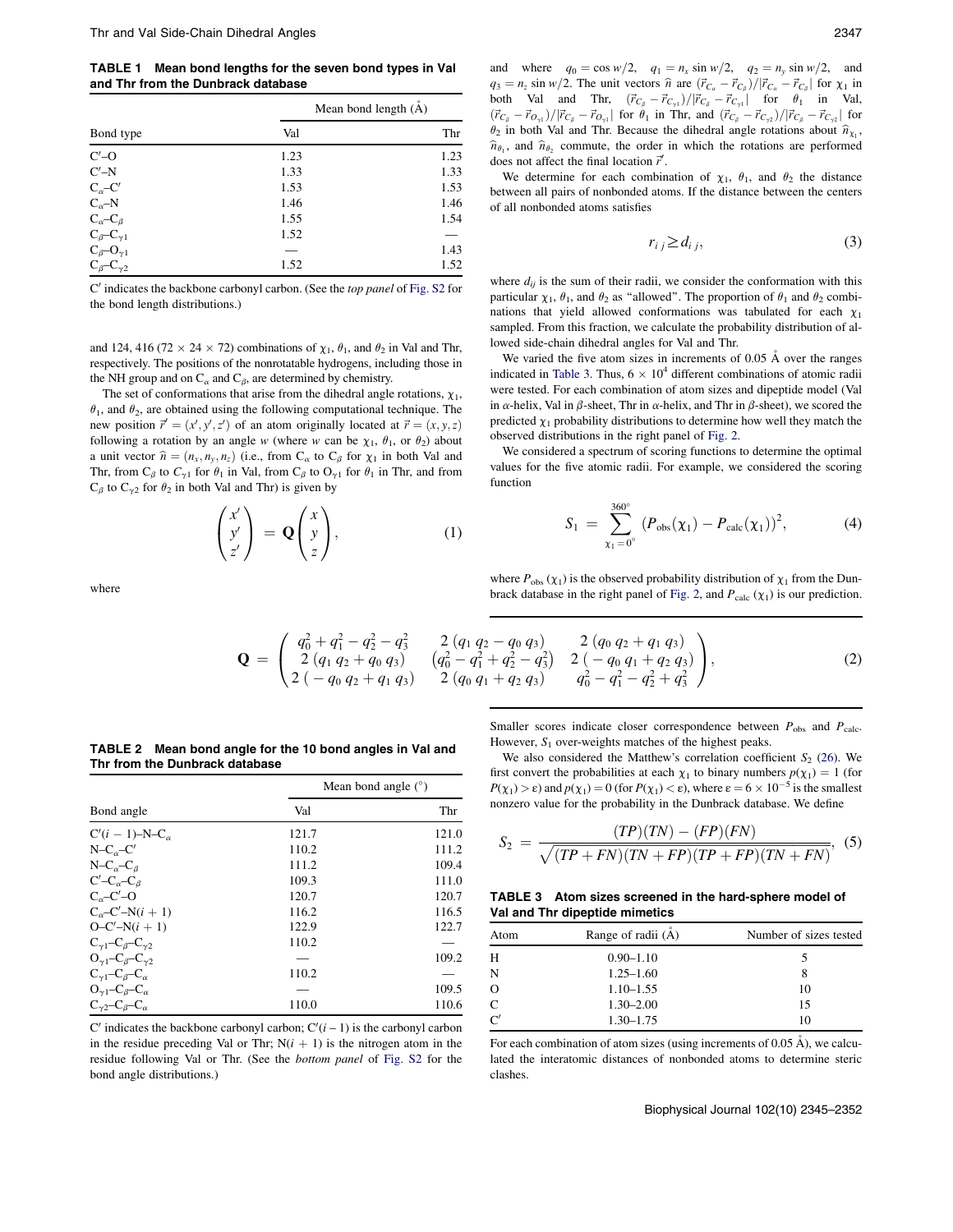where  $TP = \sum_{\chi_1} p_{\text{obs}} p_{\text{calc}}$  is the total number of true-positive events,  $TN = \sum_{\chi_1} \overline{p}_{\text{obs}} \overline{p}_{\text{calc}}$  is the total number of true-negative events,  $FP = \sum_{\chi_1} \overline{p}_{\text{obs}} p_{\text{calc}}$  is the total number of false-positive events, and  $FN = \sum_{\chi_1} p_{\text{obs}} \bar{p}_{\text{calc}}$  is the total number of false-negative events. The value  $\bar{p}$  is the logical NOT operator that changes the zero bit to 1 and the one bit to zero.  $S_2 = 1$  represents a perfect prediction and  $S_2 = 0$  represents a random prediction. We find that  $S_2$  over-weights matches between the smallest peaks, which are subject to large statistical fluctuations due to limited data.

We found that using a third scoring function  $S_3$  ameliorates the problems associated with the first two scoring functions. We define

$$
S_3 = \sum_{\chi_1=0^{\circ}}^{360^{\circ}} \frac{P_{\text{obs}}(\chi_1) + P_{\text{calc}}(\chi_1)}{2} e^{-\frac{(P_{\text{obs}}(\chi_1) - P_{\text{calc}}(\chi_1))^2}{8\sigma^2}}.
$$
 (6)

The maximum score for a perfect match between the observed and calculated distributions is 1. The minimum score  $(S_3^{\text{min}} \approx e^{-1/(8 \sigma^2)} \approx 0)$  occurs when there is no overlap between  $P_{\text{obs}}$  and  $P_{\text{calc}}$ . The prefactor  $P_{\text{obs}} + P_{\text{calc}}$ of the scoring function weights the matches between the high probability peaks more than matches between lower probability subpeaks. The Gaussian factor with  $\sigma = 0.04$  was included to appropriately weight matches of peaks of differing heights.

By applying the scoring function  $S_3$ , we obtain the best overall match between the observed and calculated side-chain probability distributions for Val and Thr (in  $\alpha$ -helix and  $\beta$ -sheet backbone conformations) with the following radii: 1.05 Å for hydrogen, 1.5 Å for sp<sup>3</sup> carbon, 1.4 Å for  $sp<sup>2</sup>$  carbon, 1.4 Å for nitrogen, and 1.45 Å for oxygen (Fig. 3). We optimized over all four distributions at once because we sought a generally applicable result rather than multiple, optimal atom sizes that depend on amino-acid type and backbone conformation. In Fig. 5, we show a comparison of  $P_{\text{calc}}$  and  $P_{\text{obs}}$  for the optimal set of atom sizes. In contrast, we show  $P_{\text{calc}}$  for typical nonoptimized sets of atom sizes in Fig. S3.



FIGURE 3 Reported values of atomic radii from the literature. Atomic radii from 12 different sources are indicated for hydrogen, nitrogen, oxygen, carbon ( $sp<sup>3</sup>$  and  $sp<sup>2</sup>$ ), and sulfur. (*Stars*) The atom sizes that yield the best match between our calculated and the observed distributions of side-chain dihedral angles for Val and Thr. In our model, all carbons are  $\text{sp}^3$  except for the main chain carbonyl carbon (C'), which is  $\text{sp}^2$ . Note references (1,33–43) in the right panel.

Biophysical Journal 102(10) 2345–2352

The sensitivity of the score  $S_3$  to variations in the atomic sizes is shown in Fig. S4 and Fig. S5. In all cases, the values selected for the atomic radii correspond to minima in  $S_3$ . The score  $S_3$  is most sensitive to the size of the  $Csp<sup>2</sup>$  and  $Csp<sup>3</sup>$  atom sizes. We also confirmed that our hard-sphere model with the optimized set of atomic radii captures the essential features of the Ramachandran map of backbone dihedral angles  $\phi$  and  $\psi$  of the alanyl dipeptide mimetic (n-acetyl-L-Ala-methylester).

## RESULTS

We investigated the extent to which simple hard-sphere models for dipeptide mimetics can predict the allowed conformations of amino-acid side chains. Specifically, we calculate the side-chain dihedral angle distribution  $P(\chi_1)$ for Val and Thr in canonical  $\alpha$ -helix and  $\beta$ -sheet backbone conformations. We compare the results of our calculations with the distributions of the side-chain dihedral angle  $\chi_1$ for Val and Thr observed in a database of high-resolution nonhomologous protein crystal structures (20). Such comparisons are the benchmark for our calculations. The side-chain dihedral angle distributions of  $\chi_1$  for Val and Thr from the Dunbrack database are shown in Fig. 2. The left panel shows the  $\chi_1$  distributions obtained from all residues designated as either  $\alpha$ -helix or  $\beta$ -sheet and the right panel shows the distribution for the canonical  $\alpha$ -helix and  $\beta$ -sheet  $\phi$ - and  $\psi$ -values ( $\phi = -57^{\circ}$ ,  $\psi = -47^{\circ}$  for  $\alpha$ -helix and  $\phi = -119^{\circ}$ ,  $\psi = 113^{\circ}$  for  $\beta$ -sheet).

The fact that the two  $\chi_1$  distributions in Fig. 2 have small but significant differences indicates that the side-chain dihedral angle distributions vary to some extent with the backbone conformation. A comprehensive study of the extent of such variations will be the subject of future work. In this article, we focus on calculations of the sterically allowed side-chain dihedral angle conformations for the canonical  $\alpha$ -helix and  $\beta$ -sheet  $\phi$ - and  $\psi$ -values.

The distributions for Val in both the  $\alpha$ -helix and  $\beta$ -sheet conformations possess a major peak at  $\chi_1 = 180^\circ$  and minor peaks at  $60^{\circ}$  and  $300^{\circ}$  that are  $\phi$ - and  $\psi$ -dependent. In contrast, the  $\chi_1$  distribution for Thr displays a major peak at 300 $^{\circ}$  with minor peaks at 60 $^{\circ}$  and 300 $^{\circ}$  that are  $\phi$ - and  $\psi$ -dependent.

It has been suggested that the absence of the peak in the side-chain dihedral angle distribution at  $\chi_1 = 180^\circ$  for Thr in an  $\alpha$ -helix conformation is because Thr at position  $i$ can hydrogen-bond with residues at  $(i - 4)$  when  $\chi_1$  = 60° or 300° (21). It has also been suggested that the  $\chi_1$  = 180" conformation is disallowed because it leads to steric clashes between the methyl  $C_{\gamma}$  of Thr at position i and the main-chain oxygen of residue  $(i - 3)$  (22,23). Whereas these explanations of the side-chain dihedral angle distributions emphasize interresidue constraints, our studies focus on local steric constraints.

We employ a hard-sphere representation of Val and Thr dipeptide mimetics with fixed bond lengths and angles (see Tables 1 and 2). The dipeptide mimetics possess a central amino acid whose side chain is either Val or Thr,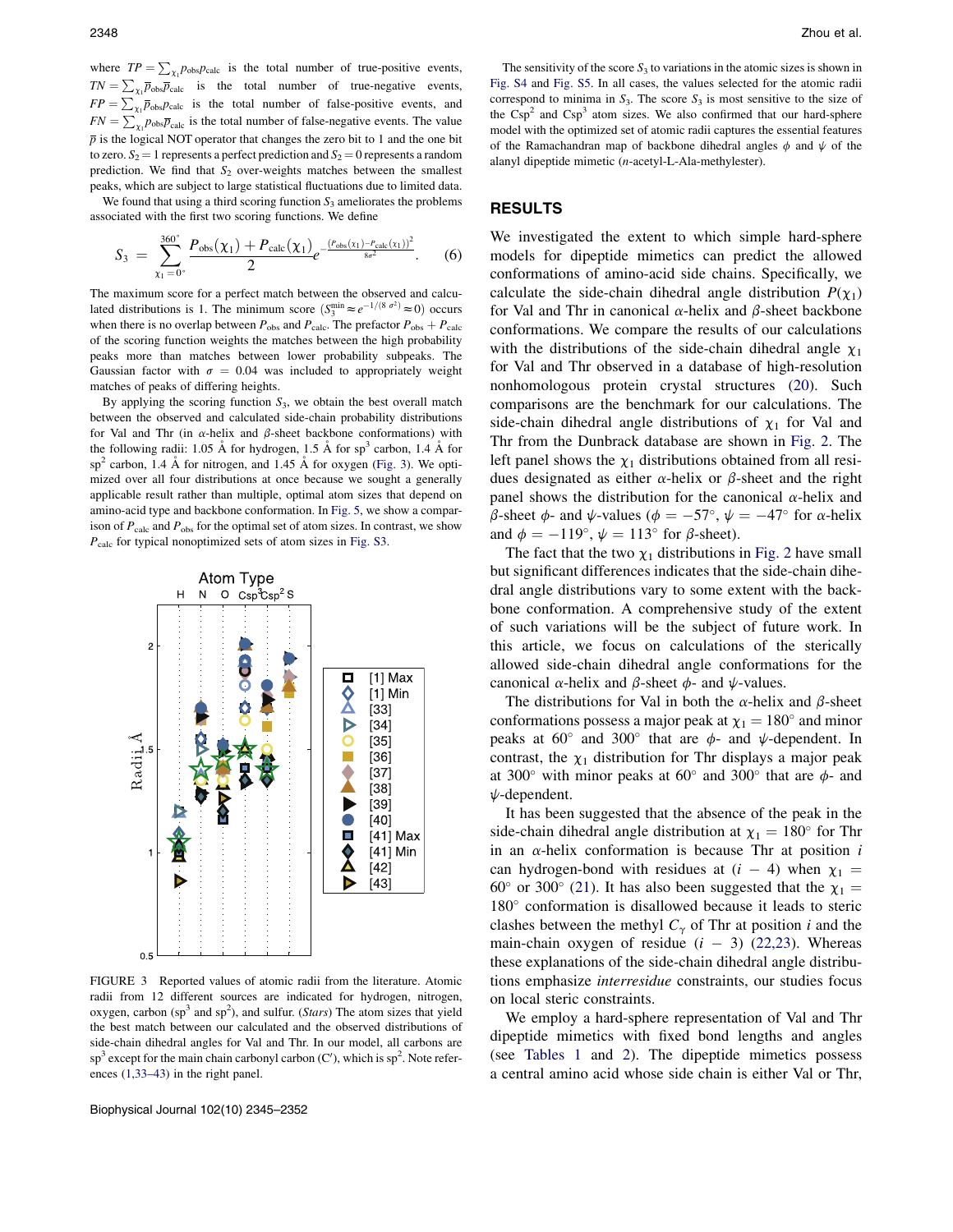which is flanked by ''half of an amino-acid backbone'' on either side (Fig. 1 and Fig. S1). To specify the geometry of the dipeptide mimetic, we set the values of the 7 bond lengths and 10 bond angles for Val and Thr to be the mean values of those bond lengths and angles observed in the Dunbrack database. For both Val and Thr dipeptide mimetics, the backbone conformations were set to either canonical  $\alpha$ -helix or  $\beta$ -sheet  $\phi$ - and  $\psi$ -angles. Our model includes explicit hydrogen atoms (10 on Val and 8 on Thr) that are initially placed using the REDUCE software package (25). The side-chain methyl and hydroxyl groups are subsequently rotated by the dihedral angles  $\theta_1$  and  $\theta_2$ to sample different conformations (Fig. 1).

We then calculate whether a particular combination of  $\chi_1$ ,  $\theta_1$ , and  $\theta_2$  is sterically allowed (no clashes) or disallowed (one or more clashes) for each combination of sizes for all five atom types  $(H, N, O, C(sp^3))$ , and  $C(sp^2)$ ). Fig. 3 shows the ranges of radii for each atom type that have been reported in the literature. These values include measurements from gas phase experiments, small molecule and protein crystal structures, and quantum mechanics calculations, and thus represent reasonable ranges for our study. Therefore, in our calculations, we varied atom sizes in increments of 0.05Å over the following ranges:  $H = 0.9{\text -}1.1$  Å,  $N =$ 1.25–1.6 Å,  $Q = 1.1-1.55$  Å,  $Csp^3 = 1.3-2.0$  Å, and  $Csp^2 = 1.3-1.75$  Å (Table 3). For all combinations of atom sizes (6  $\times$  10<sup>4</sup> in total), we sampled  $\chi_1$ ,  $\theta_1$ , and  $\theta_2$  in 5° increments. We considered several scoring functions and selected  $S_3$  in Eq. 6 to evaluate our results. We describe the different scoring functions and the reason for choosing  $S<sub>3</sub>$  in the Materials and Methods section. We thus identified the combination of atom sizes (see star symbols in Fig. 3) that gives the best match between our predictions and the observed  $\chi_1$  distributions for Val and Thr in the  $\alpha$ -helix and  $\beta$ -sheet conformations. In Fig. 4, we describe our method of calculating the  $\chi_1$  distribution using Val in an  $\alpha$ -helix conformation as an example. For a particular combination of atom sizes, we identify the number of atomic clashes for each combination of  $\chi_1$ ,  $\theta_1$ , and  $\theta_2$ . For each  $5^{\circ}$   $\chi_1$  increment, we calculate the fraction of  $\theta_1$ , and  $\theta_2$ combinations that have no steric clashes (top panel of Fig. 4), and plot this fraction (as a normalized probability distribution) versus  $\chi_1$  (*bottom panel* of Fig. 4).

In Fig. 5, we compare the predicted  $\chi$ 1 probability distributions for Val and Thr in the  $\alpha$ -helix and  $\beta$ -sheet conformations to the corresponding  $\chi_1$  distributions for residues with the canonical  $\alpha$ -helix and  $\beta$ -sheet  $\phi$ - and  $\psi$ -values taken from the Dunbrack database. Our calculations predict the strongest peaks of the observed side-chain distributions, i.e., the strong peaks at 180 $^{\circ}$  for Val in the  $\alpha$ -helix and  $\beta$ -sheet conformations and at 300° for Thr in the  $\alpha$ -helix and  $\beta$ -sheet conformations.

Thus, we have demonstrated that using a hard-sphere model of a dipeptide mimetic with a single set of atom sizes is sufficient to describe the major attributes of the side-chain dihedral angle distributions for Val and Thr in both  $\alpha$ -helix



FIGURE 4 Illustration of the prediction of the  $\chi_1$  probability distribution using Val in the  $\alpha$ -helix backbone conformation. We sampled  $\chi_1$  from 0° to 360° and  $\theta_1$  and  $\theta_2$  from 0° to 120° every 5°. Each data point is colored from white (no clashes) to dark red (highest number of clashes). (A, top *panel*) The layer at  $\chi_1 = 40^\circ$  with no white data points corresponds to probability  $P_{\text{calc}} = 0$  as indicated in the bottom panel.  $(B, top panel)$  The layer at  $\chi_1 = 175^\circ$  with approximately one-eighth of all possible  $\theta_1$  and  $\theta_2$  allowed combinations corresponds to point  $B$  in the lower panel. The same calculations are performed for all sampled values of  $\chi_1$  (and shown as the *blue points* in the *lower panel*). The probability  $P_{\text{calc}}$  is normalized so that the area below the curve is 1. (The set of atom sizes used to calculate  $P_{\text{calc}}$  is indicated by the star symbols in Fig. 3.)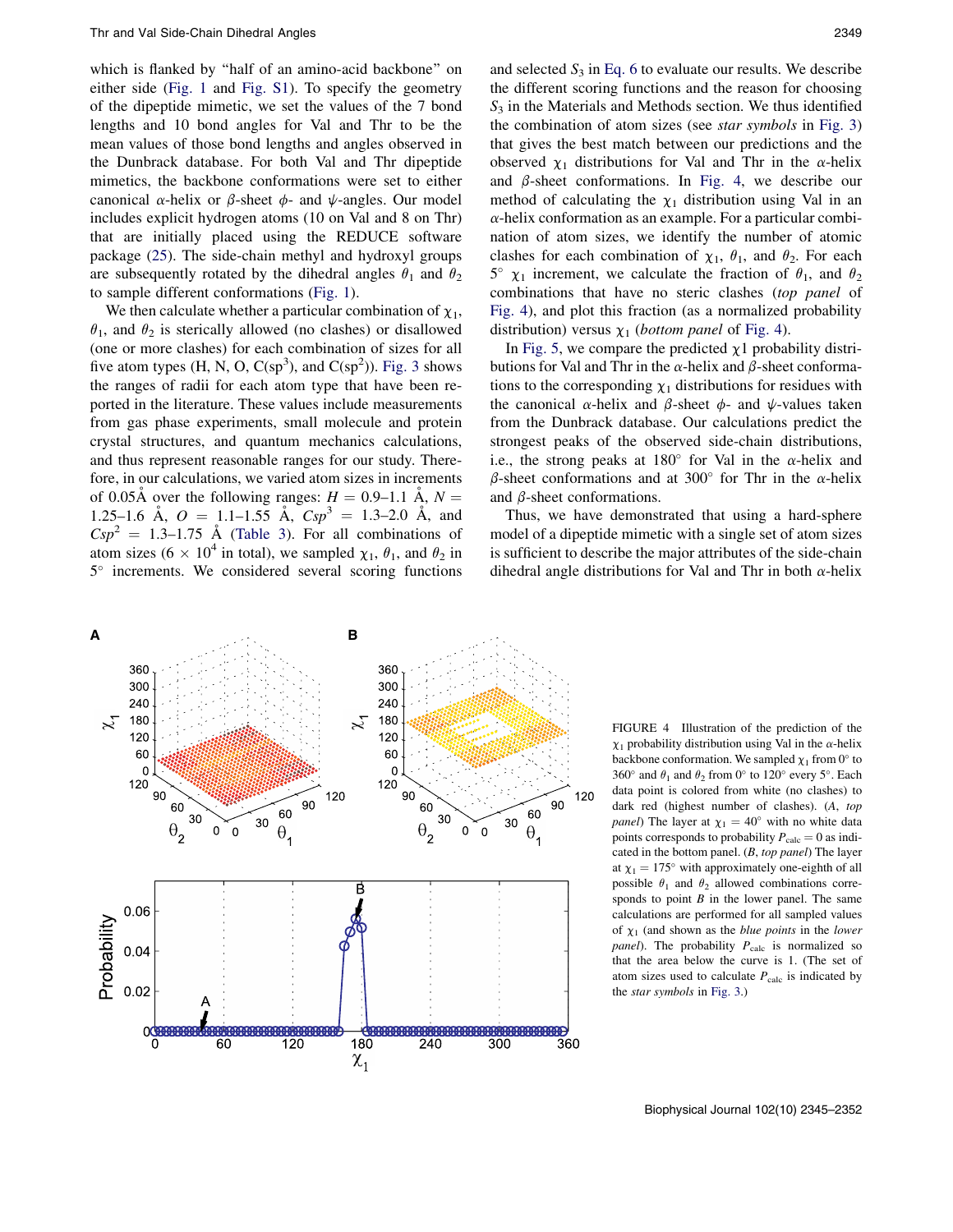

FIGURE 5 Comparison of the probability distributions of the observed and calculated side-chain dihedral angles for Val and Thr. Probability distributions of the side-chain dihedral angle  $\chi_1$  from the Dunbrack distribution (20) (red lines) are compared to predictions from our hard-sphere model (blue circles) for Val ( $\alpha$ -helix and  $\beta$ -sheet) and Thr ( $\alpha$ -helix and  $\beta$ -sheet). The calculation of the probability distribution for  $\chi_1$  for the hard-sphere model is described in the caption to Fig. 4. Both  $P_{\text{calc}}$  and  $P_{\text{obs}}$  are normalized so that the area below the curve is 1. (The set of atom sizes used to calculate  $P_{\text{calc}}$  is indicated by the *star symbols* in Fig. 3.)

and  $\beta$ -sheet backbone conformations. Note that no additional features are required to describe the side-chain dihedral angle distribution for Thr.

# **DISCUSSION**

We have shown that we can predict the key features of the side-chain dihedral angle distributions of Val and Thr in both  $\alpha$ -helix and  $\beta$ -sheet backbone conformations using only steric interactions. No steric interactions other than those involving atoms in the dipeptide mimetic are considered. Also, the side-chain OH group of Thr and backbone CO and NH groups are modeled as hard spheres with no polarity and hydrogen-bonding interactions.

Val possesses a simple aliphatic side chain and thus one might not be surprised that a steric model can predict its side-chain dihedral angle distributions (Fig. 5). In contrast, Thr possesses a polar side chain, and thus one might expect that a repulsive hard-sphere model with only intradipeptide interactions would not be able to predict its side-chain dihedral angle distributions. However, the data show that we can predict the side-chain dihedral angle distributions for both Thr and Val. In particular, we predict the absence of major peaks at 180" and the presence of major peaks at 300" and subpeaks at 60 $^{\circ}$  for Thr in both  $\alpha$ -helix and  $\beta$ -sheet backbone conformations.

The prevailing two explanations in the literature for the observed side-chain dihedral angle distribution for Thr in the  $\alpha$ -helix conformation are the following: 1), The 60° and 300" side-chain dihedral angles are favored because in these conformations the Thr side chain (residue  $i$ ) can hydrogen bond with the backbone carbonyl oxygen at location  $(i - 3)$  or  $(i - 4)$  (21,22). Indeed, McGregor et al. (21) state, ''Hydrogen bonding is almost certain to explain why these residues [Ser and Thr] show a shift toward  $g^+$  [300°] in the  $\alpha$ -helix." 2), For Thr with  $\chi_1 = 180^\circ$ , there is an interresidue clash between the methyl  $C_{\gamma}$  on the Thr side chain at residue  $i$  and the main-chain oxygen of residue  $(i - 3)$  (21,22). However, we argue that these reasons cannot be the fundamental explanations for the observed  $\chi_1$  distributions for Thr: 1), The  $60^{\circ}$  and  $300^{\circ}$  side-chain dihedral angles are highly populated in both the  $\alpha$ -helix and  $\beta$ -sheet conformations. Thus, the hydrogen-bonding based explanation cannot be the fundamental reason for the observed  $\chi_1$ distributions because  $\chi_1 = 60^\circ$  and 300° do not position the side chain for hydrogen bonding in the  $\beta$ -sheet backbone conformation; and 2), our calculations show that we do not need to include nonlocal interresidue steric clashes (i.e., we do not include residues  $(i - 3)$  or  $(i - 4)$  in the model) to predict the observed  $\chi_1$  distributions. We believe that our conclusion that steric constraints determine the  $\chi_1$  distributions for Thr (without the necessity to include any explicit energetic contribution from side-chain H-bonding) is of fundamental importance. However, once the side chain for Thr in the  $\alpha$ -helix conformation is in one of its sterically preferred conformations, it is well positioned to hydrogen bond.

Thus, our key finding is that only local steric constraints among atoms within a dipeptide are sufficient to predict the observed side-chain dihedral angle distributions. Having demonstrated the power of this approach (27), we will perform similar studies of all amino-acid side chains to determine which side-chain dihedral angle distributions can be predicted using simple hard-sphere models of dipeptide mimetics and which require models with additional features. We envision that our hard-sphere model will not be able to capture the behavior of the side-chain dihedral angle distributions for all polar and charged residues. Determining how far the steric model can take us, and when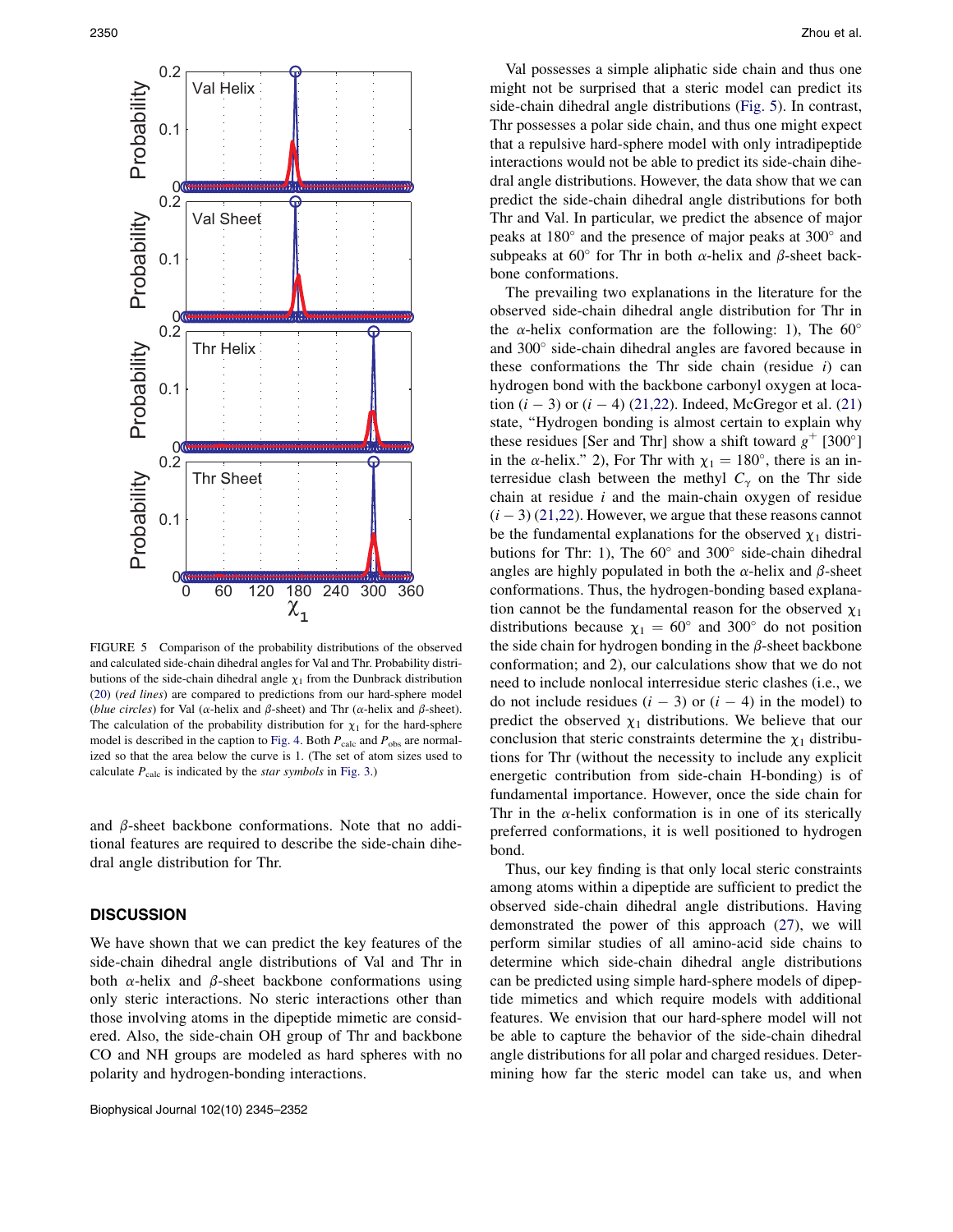additional features must be included to reproduce observed behavior, is of key importance and will be the subject of future work.

Our modeling methods do not rely on knowledge-based and statistical approaches that overemphasize average properties of the side-chain dihedral angle distributions. There is ample precedent for this approach in studies of organic molecules (28–31). Instead, we will develop a fundamental understanding of the side-chain dihedral angle distributions, which will allow us to better rank and compare individual protein designs. In addition, our approach will allow us to predict the conformations of peptide foldamers (32), for which there is limited structural data.

# SUPPORTING MATERIAL

Six figures and four tables are available at http://www.biophysj.org/ biophysj/supplemental/S0006-3495(12)00287-1.

We thank R. L. Dunbrack, Jr. for providing the 2005 version of the Dunbrack database of protein structures. We acknowledge J. Richardson and P. Loria for insights and discussions and thank A. Miranker, S. Mochrie, and Y. Xiong for their critical reading of the manuscript.

We also acknowledge support from the National Science Foundation grant Nos. DMR-1006537 and PHY-1019147 and the Raymond and Beverly Sackler Institute for Biological, Physical and Engineering Sciences.

# REFERENCES

- 1. Ramakrishnan, C., and G. N. Ramachandran. 1965. Stereochemical criteria for polypeptide and protein chain conformations. II. Allowed conformations for a pair of peptide units. Biophys. J. 5:909–933.
- 2. Kendrew, J. C., G. Bodo, ., D. C. Phillips. 1958. A three-dimensional model of the myoglobin molecule obtained by x-ray analysis. Nature. 181:662–666.
- 3. Laskowski, R. A., M. W. MacArthur, ..., J. M. Thornton. 1993. PRO-CHECK: a program to check the stereochemical quality of protein structures. J. Appl. Cryst. 26:283–291.
- 4. Davis, I. W., A. Leaver-Fay, ..., D. C. Richardson. 2007. MolProbity: all-atom contacts and structure validation for proteins and nucleic acids. Nucleic Acids Res. 35(Web Server issue):W375–W383.
- 5. Yun, R. H., and J. Hermans. 1991. Conformational equilibria of valine studied by dynamics simulation. Protein Eng. 4:761–766.
- 6. Makowski, M., E. Sobolewski, ..., H. A. Scheraga. 2008. Simple physics-based analytical formulas for the potentials of mean force for the interaction of amino acid side chains in water. IV. Pairs of different hydrophobic side chains. J. Phys. Chem. B. 112:11385– 11395.
- 7. Jacobson, M. P., G. A. Kaminski, ., C. S. Rapp. 2002. Force field validation using protein side chain prediction. J. Phys. Chem. B. 106: 11673–11680.
- 8. Kaminski, G. A., R. A. Friesner, ..., W. L. Jorgensen. 2001. Evaluation and reparameterization of the OPLS-AA force field for proteins via comparison with accurate quantum chemical calculations on peptides. J. Phys. Chem. B. 105:6474–6487.
- 9. Brooks, B. R., R. E. Bruccoleri, ., M. Karplus. 1983. CHARMM: a program for macromolecular energy, minimization, and dynamics calculations. J. Comput. Chem. 4:187–217.
- 10. Cornell, W. D., P. Cieplak, ..., P. A. Kollman. 1995. A second generation force field for the simulation of proteins, nucleic acids, and organic molecules. J. Am. Chem. Soc. 117:5179–5197.
- 11. Van Der Spoel, D., E. Lindahl, ..., H. J. Berendsen. 2005. GROMACS: fast, flexible, and free. J. Comput. Chem. 26:1701–1718.
- 12. Lovell, S. C., J. M. Word, ., D. C. Richardson. 2000. The penultimate rotamer library. Proteins. 40:389–408.
- 13. Shapovalov, M. V., and R. L. Dunbrack, Jr. 2011. A smoothed backbone-dependent rotamer library for proteins derived from adaptive kernel density estimates and regressions. Structure. 19:844–858.
- 14. Ding, F., S. Yin, and N. V. Dokholyan. 2010. Rapid flexible docking using a stochastic rotamer library of ligands. J. Chem. Inf. Model. 50:1623–1632.
- 15. Gordon, D. B., G. K. Hom, ..., N. A. Pierce. 2003. Exact rotamer optimization for protein design. J. Comput. Chem. 24:232–243.
- 16. Shah, P. S., G. K. Hom, and S. L. Mayo. 2004. Preprocessing of rotamers for protein design calculations. J. Comput. Chem. 25:1797– 1800.
- 17. Havranek, J. J., and D. Baker. 2009. Motif-directed flexible backbone design of functional interactions. Protein Sci. 18:1293–1305.
- 18. Jiang, L., B. Kuhlman, ..., D. Baker. 2005. A "solvated rotamer" approach to modeling water-mediated hydrogen bonds at proteinprotein interfaces. Proteins. 58:893–904.
- 19. Shandler, S. J., M. V. Shapovalov, ..., W. F. DeGrado. 2010. Development of a rotamer library for use in  $\beta$ -peptide foldamer computational design. J. Am. Chem. Soc. 132:7312–7320.
- 20. Dunbrack, Jr., R. L., and F. E. Cohen. 1997. Bayesian statistical analysis of protein side-chain rotamer preferences. Protein Sci. 6: 1661–1681.
- 21. McGregor, M. J., S. A. Islam, and M. J. E. Sternberg. 1987. Analysis of the relationship between side-chain conformation and secondary structure in globular proteins. J. Mol. Biol. 198:295–310.
- 22. Gray, T. M., and B. W. Matthews. 1984. Intrahelical hydrogen bonding of serine, threonine and cysteine residues within  $\alpha$ -helices and its relevance to membrane-bound proteins. J. Mol. Biol. 175:75–81.
- 23. Chamberlain, A. K., and J. U. Bowie. 2004. Analysis of side-chain rotamers in transmembrane proteins. Biophys. J. 87:3460–3469.
- 24. Richardson, J. S. 1981. The anatomy and taxonomy of protein structure. Adv. Protein Chem. 34:167–339.
- 25. Word, J. M., S. C. Lovell, ., D. C. Richardson. 1999. Asparagine and glutamine: using hydrogen atom contacts in the choice of side-chain amide orientation. J. Mol. Biol. 285:1735–1747.
- 26. Carugo, O. 2007. Detailed estimation of bioinformatics prediction reliability through the fragmented prediction performance plots. BMC Bioinformatics. 8:380–386.
- 27. Zhou, A. Q., C. S. O'Hern, and L. Regan. 2011. Revisiting the Ramachandran plot from a new angle. Protein Sci. 20:1166–1171.
- 28. Hoffmann, R. W., M. Stahl, ..., G. Frenking. 1998. Conformation design of hydrocarbon backbones: a modular approach. Chemistry. 4:559–566.
- 29. Wiberg, K. B., and M. A. Murcko. 1988. Rotational barriers: 2. Energies of alkane rotamers. An examination of gauche interactions. J. Am. Chem. Soc. 110:8029–8038.
- 30. Förster, H., and F. Vögtle. 1977. Steric interactions in organic chemistry: spatial requirements of substituents. Angew. Chem. Int. Ed. Engl. 16:429–441.
- 31. Beckelhaupt, F. M., and E. J. Baerends. 2003. The case for steric repulsion causing the staggered conformation of ethane. Angew. Chem. Int. Ed. 42:4183–4188.
- 32. Horne, W. S., and S. H. Gellman. 2008. Foldamers with heterogeneous backbones. Acc. Chem. Res. 41:1399–1408.
- 33. Bondi, A. 1964. Van der waals volumes and radii. J. Phys. Chem. 68:441– 452 and http://periodictable.com/Properties/A/VanDerWaalsRadius.v. html Accessed December 4, 2011.
- 34. Element data and radii, Cambridge Crystallographic Data Centre, http://www.ccdc.cam.ac.uk/products/csd/radii Accessed December 4, 2011.